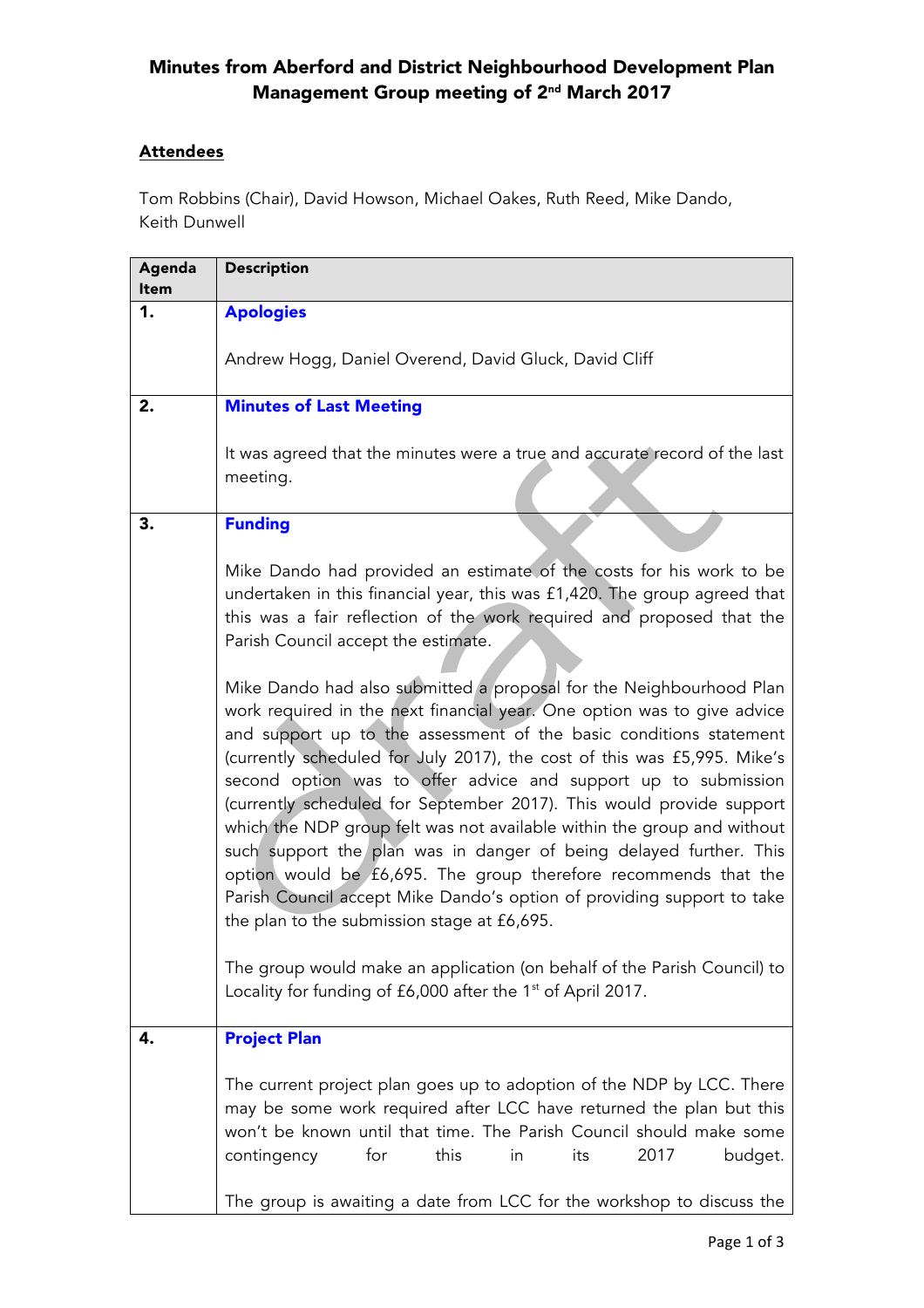## Minutes from Aberford and District Neighbourhood Development Plan Management Group meeting of 2nd March 2017

|    | potential impact of the Parlington Development on the plan.<br>Ideally the 6 week formal consultation will start in June. This leaves only 2<br>more NDP group meetings to discuss the final plan. The plan needs to<br>be ready for the NDP meeting in May so it can be available for the Parish<br>Council to approve at its meeting later in May.<br>The plan will need formatting ready for submission. The group does not<br>have the experience to do this and they recommend to the Parish<br>Council that Mike Dando arranges this on behalf of the group.                                                                                                                                                                                                                                                                                                                                                                                                                                                                                                                                                                                                                                                                                                                                                                                                                                                                                                                                 |
|----|----------------------------------------------------------------------------------------------------------------------------------------------------------------------------------------------------------------------------------------------------------------------------------------------------------------------------------------------------------------------------------------------------------------------------------------------------------------------------------------------------------------------------------------------------------------------------------------------------------------------------------------------------------------------------------------------------------------------------------------------------------------------------------------------------------------------------------------------------------------------------------------------------------------------------------------------------------------------------------------------------------------------------------------------------------------------------------------------------------------------------------------------------------------------------------------------------------------------------------------------------------------------------------------------------------------------------------------------------------------------------------------------------------------------------------------------------------------------------------------------------|
| 5. | <b>Informal Site Consultation</b>                                                                                                                                                                                                                                                                                                                                                                                                                                                                                                                                                                                                                                                                                                                                                                                                                                                                                                                                                                                                                                                                                                                                                                                                                                                                                                                                                                                                                                                                  |
|    | There had been 12 separate responses covering 36 of the 77 site<br>designations.<br>The group reviewed these responses and agreed which sites should be<br>removed from the plan and which should remain.                                                                                                                                                                                                                                                                                                                                                                                                                                                                                                                                                                                                                                                                                                                                                                                                                                                                                                                                                                                                                                                                                                                                                                                                                                                                                          |
| 6. | <b>Draft Plan</b>                                                                                                                                                                                                                                                                                                                                                                                                                                                                                                                                                                                                                                                                                                                                                                                                                                                                                                                                                                                                                                                                                                                                                                                                                                                                                                                                                                                                                                                                                  |
|    | The Parish Council had agreed to the NDP groups proposal that<br>the plan referred only to Key Points/Principals (e.g. what benefits<br>the village might have from planning gains) relating to the<br>Parlington Development and that a statement made it clear that<br>the purpose of this section was a contingency in case the<br>development went ahead, the Parish Council's view that the<br>development should not go ahead still stood. Mike Dando will<br>draft this up and it will be agreed at the next NDP meeting and<br>then signed off at the Parish Council's meeting in April.<br>Mike Dando had made some amendments to chapter 5 of the<br>draft based on Ian Mackay's comments.<br>A Foreward needs to be written. This will be done by Tom<br>Robbins in consultation with David Howson.<br>Chapter 2, Plan Area needs to be updated with reference to<br>current issues (e.g. Parlington Development, loss of facilities over<br>recent years, potential loss of green-belt). Keith Dunwell offered<br>to update this section.<br>The details of the defined village core and extended village core<br>need to be sent to Mike Dando. Mike Oakes will do this.<br>Mike Dando will add a viability clause to policy CF1<br>Mike Dando and Mike Oakes will meet to discuss the assessments<br>for designated sites.<br>ACTION: Members of the NDP group need to read through the policies<br>in detail and feedback comments/queries to Mike Dando by 24 <sup>th</sup> March. |